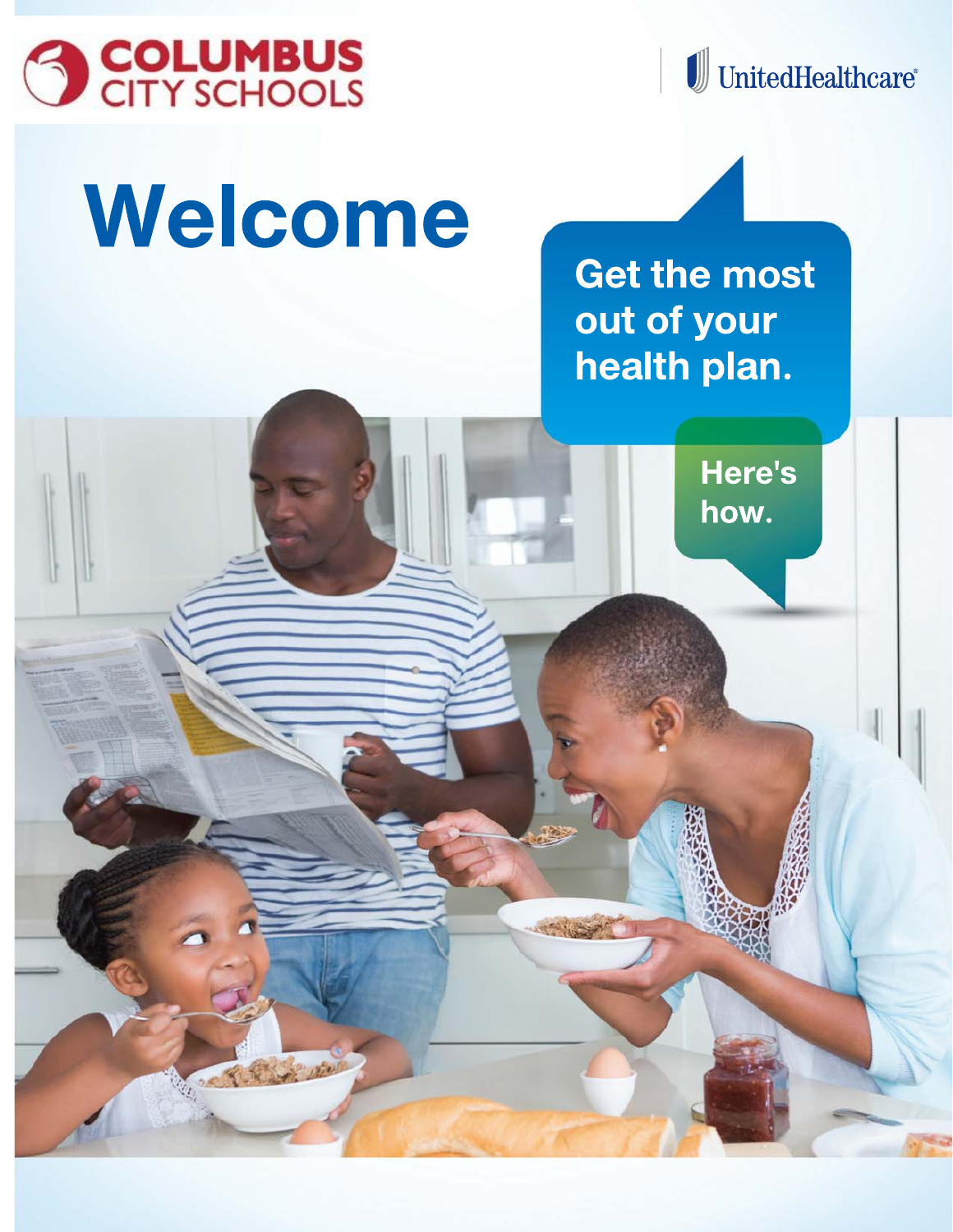### Let's do this.

## Thank you for being a UnitedHealthcare member.

We're here to help make each step of your health care experience easier. Take a look at this guide to help you better understand your benefits, find care, manage costs and get more out of your health plan.

### **What's inside:**



#### Call us.

If you don't have computer access, need language assistance or still have questions after reading this, please call 844-210-6436, TTY 711.\*



#### **Connect with us.**

- Facebook.com/UnitedHealthcare
- **S** Twitter.com/UHC
- o Instagram.com/UnitedHealthcare
- P YouTube.com/UnitedHealthcare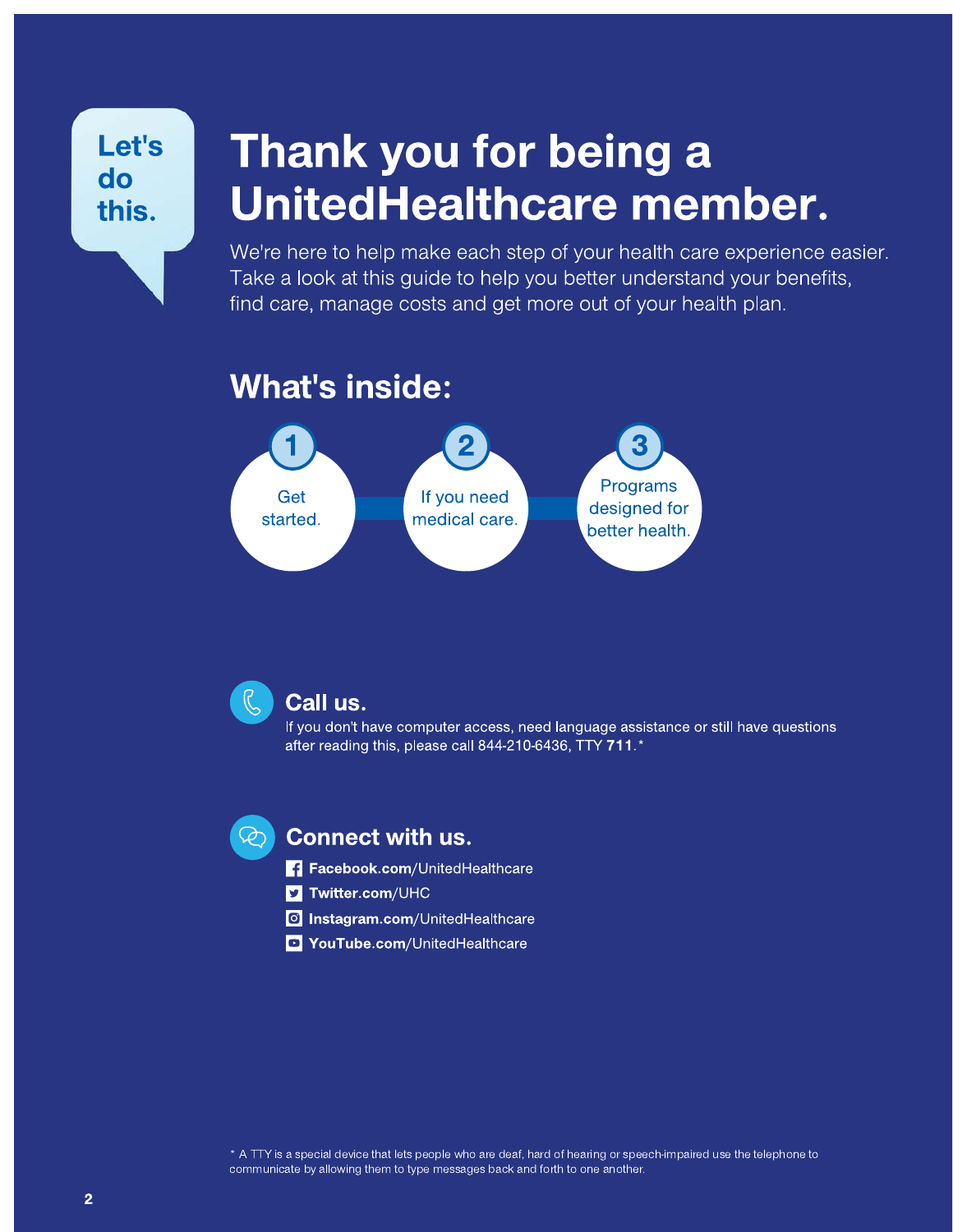



### Activate your myuhc.com<sup>®</sup> account.

When it comes to managing your health plan, myuhc.com lets you see what's covered, manage costs and so much more. To help everyone get the most from their plan, it's important that each member age 18 and over create their own account. Then, use it to:

- Find a network doctor.
- View and pay claims.
- Check your account balances.
- Learn about preventive care.
- Find and estimate costs.

#### Set up your account today.

- . Go to myuhc.com > Register Now.
- Have your ID card handy and follow the step-by-step instructions.



### Download the UnitedHealthcare® app.

The UnitedHealthcare app puts your health plan at your fingertips. Download it to:

- Find nearby care options in your network.
- See your claim details and view progress toward your deductible.
- View and share your health plan ID card.
- Video chat with a doctor without leaving the app.



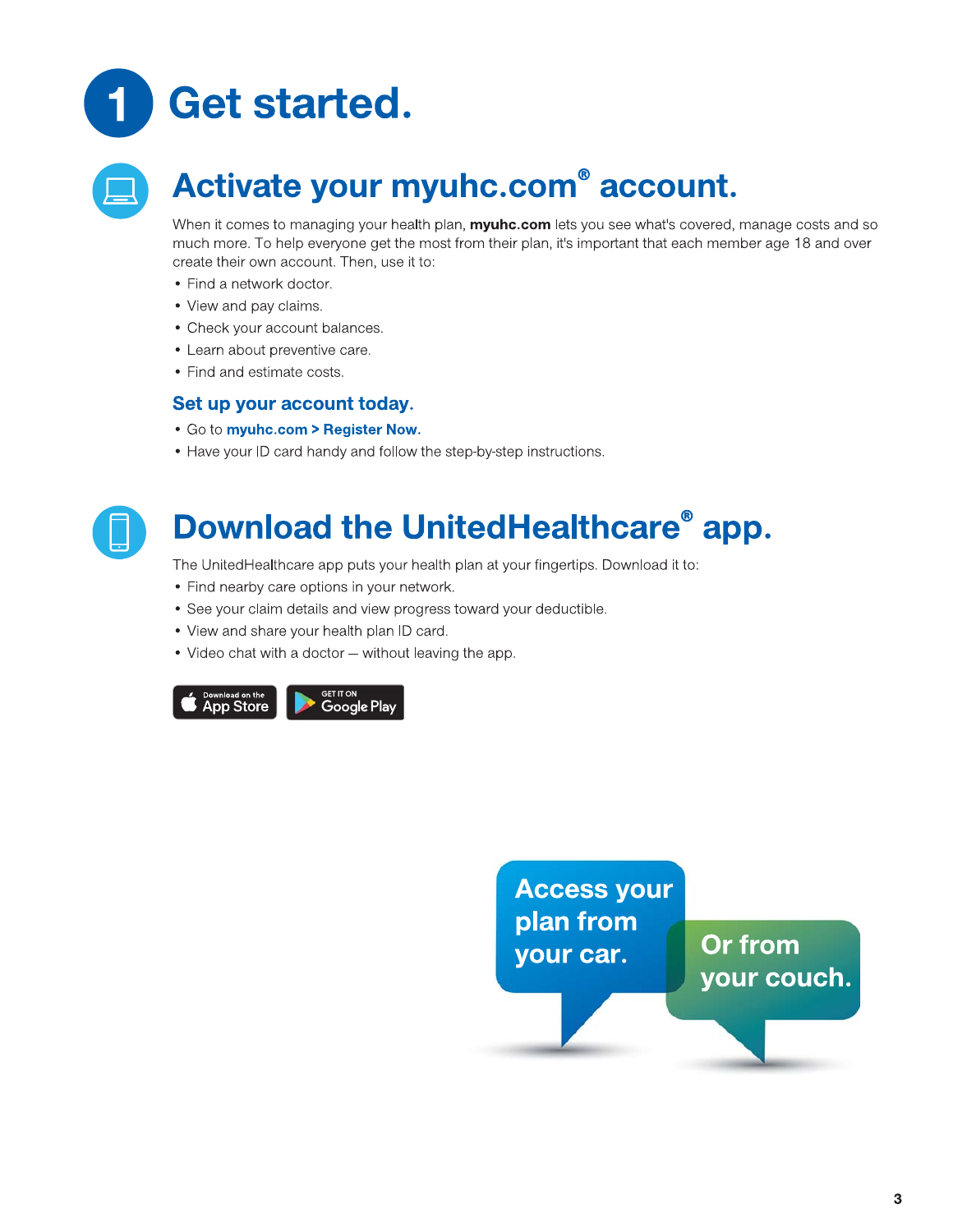#### Get started.



 $\overline{\mathbf{S}}$ 

### **Simple ways to save.**

#### **Stay in the network.**

The doctors and facilities in the network have agreed to provide services at a discount - so staying in network makes sense, especially when visiting an out-of-network provider could end up costing you a lot more for care. Sign in to **myuhc.com > Find Care & Costs** to locate:

- $\bullet$  Labs
- Hospitals
- Mental health professionals
- Network doctors
- Pharmacies
- And more

#### Shop around.

With such a wide variety of services, from minor procedures to major surgeries, it's a good idea to check approximate pricing first. Visit myuhc.com > Find Care & Costs to estimate your costs. Members who comparison shop may save up to 36 percent\* for care near them.

\*UnitedHealthcare Internal Claims Analysis, 2015.

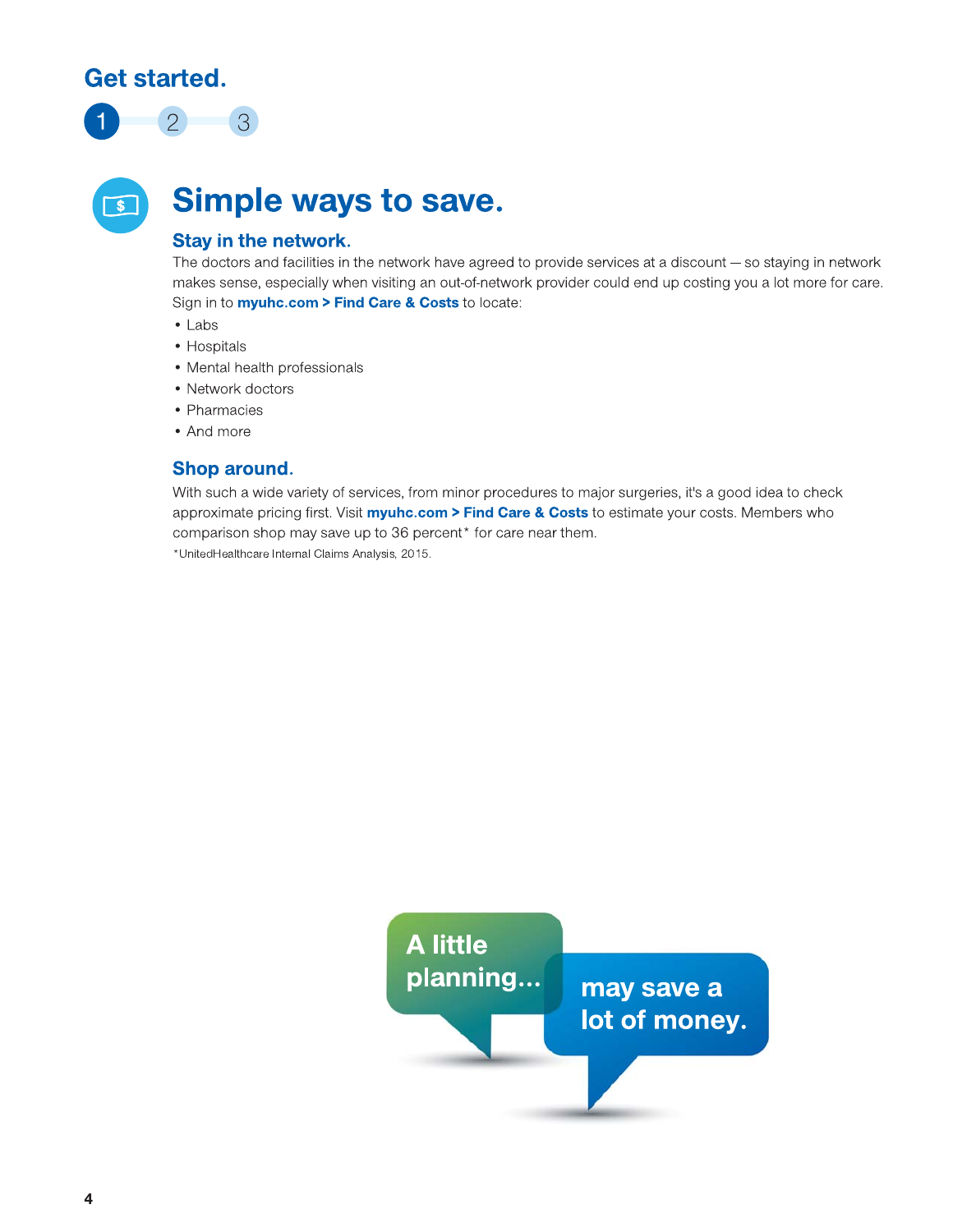# If you need medical care.



### How to get the most out of your benefits.

#### Pick a network PCP.

A PCP is a primary care provider, sometimes called a primary care physician or doctor. It can be a family practitioner, internist, pediatrician or general medicine physician.\* Although your plan may not require you to choose a PCP,<sup>\*\*</sup> it's a good idea to have one. Your PCP generally:

- Knows your history.
- Builds an in-depth knowledge of your health over time.
- Helps guide you on the best path of care.
- Can advise you when to see a specialist and provide electronic referrals.

#### Find a network provider.

Sign in to myuhc.com > Find Care & Costs to find a network PCP, clinic, hospital or lab based on location, specialty, reputation, estimated cost of services, availability, hours of operation and more. You can even see patient ratings and compare quality and costs before you choose a provider. If you would like more information about a provider's qualifications, call the toll-free member phone number on your ID card.

#### Make more informed choices.

The UnitedHealth Premium® Program uses national, evidence-based, standardized measures to evaluate physicians in various specialties to help you locate quality and cost-efficient providers. Find UnitedHealth Premium Care Physicians by going to myuhc.com > Find Care & Costs. Look for blue hearts. ♥♥

#### Keep up on preventive care.

Preventive care – such as routine wellness exams, certain recommended screenings and immunizations – is covered by most UnitedHealthcare plans at no additional cost when you see network providers. Learn more at uhc.com/preventivecare.

\* Some states allow you to choose a specialist, like an OB-GYN, as your PCP. Sign in to myuhc.com to see the providers in your network.

<sup>\*\*</sup> Depending on your health plan, selection of a primary care physician may be required.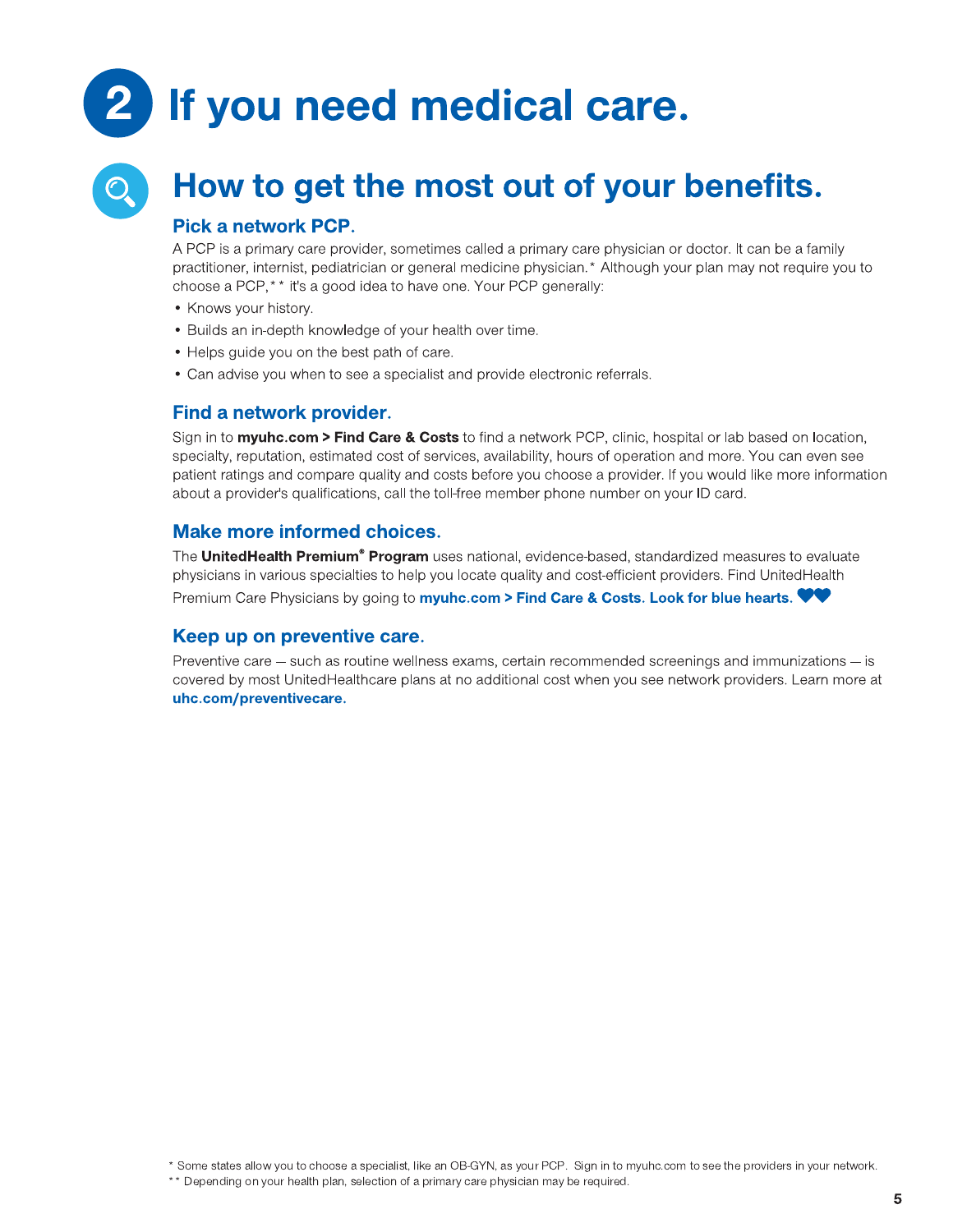#### If you need medical care.



### Know what to do if you need:

#### Referrals.

If your ID card states "Referrals Required," you'll need an electronic referral from your PCP before seeking services from another network provider. Please refer to your coverage details to learn which services require referrals.

#### **Hospital care.**

Talk to your PCP first to determine which hospital in your network can meet your medical or surgical needs. You or the admitting physician may be required to notify UnitedHealthcare before you're admitted.

#### **Prior authorization.**

Your plan may also require prior authorization before you receive certain services. This means that you or your network provider may need to get approval from your plan before the services are covered. Call the toll-free member phone number on your ID card or sign in at myuhc.com > Coverage & Benefits to check if prior authorization is needed.

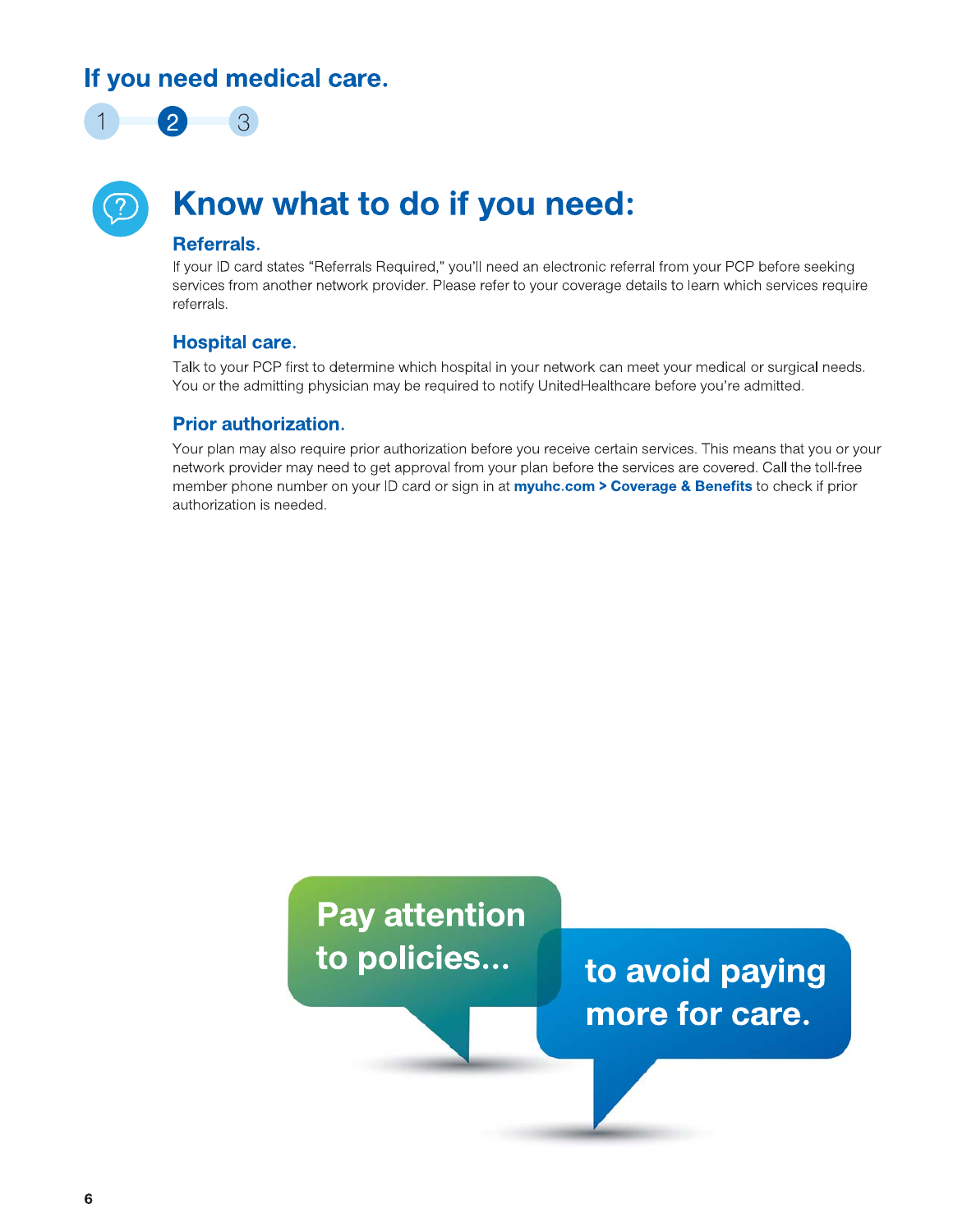#### If you need medical care.



### Get to know your care options and costs.

How much you pay for care can depend on where you go. You'll want to make your PCP your first stop whenever possible. For life-threatening conditions, call 911 or go to an emergency room.

|                               | <b>START HERE</b>                           |                                                                                                                 |                                                   |                                                              |                                            |
|-------------------------------|---------------------------------------------|-----------------------------------------------------------------------------------------------------------------|---------------------------------------------------|--------------------------------------------------------------|--------------------------------------------|
| <b>Care</b><br><b>Options</b> |                                             |                                                                                                                 |                                                   | <b>URGENT</b>                                                | ER                                         |
|                               | <b>PCP</b>                                  | <b>Virtual Visits</b>                                                                                           | <b>Convenience Care</b>                           | <b>Urgent Care</b>                                           | <b>Emergency Room</b>                      |
|                               | Care from the doctor<br>who knows you best. | See a doctor<br>whenever, wherever.                                                                             | Basic conditions that<br>aren't life-threatening. | Serious conditions that<br>aren't life-threatening.          | Life- and limb-threatening<br>emergencies. |
| Average Cost*                 | Varies by plan type                         | Less than \$50**                                                                                                | \$90                                              | \$180                                                        | \$2,100                                    |
| <b>Hours</b>                  | <b>Varies by location</b>                   | 24/7                                                                                                            | <b>Varies by location</b>                         | <b>Varies by location</b><br>-may be open<br>nights/weekends | 24/7                                       |
| <b>How To Connect</b>         | <b>Contact your PCP</b>                     | myuhc.com/virtualvisits                                                                                         | myuhc.com                                         | myuhc.com                                                    | myuhc.com                                  |
|                               |                                             | $\blacktriangledown$ indicates the recommended place for care when it comes to the following common conditions: |                                                   |                                                              |                                            |
| Broken bone                   |                                             |                                                                                                                 |                                                   | $\checkmark$                                                 |                                            |
| Chest pain                    |                                             |                                                                                                                 |                                                   |                                                              |                                            |
| Cough                         | ✓                                           |                                                                                                                 | $\checkmark$                                      |                                                              |                                            |
| Fever                         |                                             |                                                                                                                 | ✔                                                 |                                                              |                                            |
| Muscle strain                 | ✓                                           |                                                                                                                 | $\checkmark$                                      |                                                              |                                            |
| Pinkeye                       |                                             | $\checkmark$                                                                                                    | $\checkmark$                                      |                                                              |                                            |
| Shortness of breath           |                                             |                                                                                                                 |                                                   |                                                              | $\checkmark$                               |
| Sinus problems                | $\checkmark$                                |                                                                                                                 | $\overline{\phantom{a}}$                          |                                                              |                                            |
| Sore throat                   | ✓                                           | ✓                                                                                                               | ✔                                                 |                                                              |                                            |
| Sprain                        |                                             |                                                                                                                 |                                                   | $\checkmark$                                                 |                                            |
| Urinary tract<br>infection    |                                             |                                                                                                                 |                                                   |                                                              |                                            |

#### Did you know?

Emergency rooms are the most expensive place to get care. When you need to be seen, consider the chart above to help you find care. If you're still unsure about what's best for your situation, sign in to myuhc.com > Find Care & Costs to locate a network provider or call the member phone number on your ID card for support. If you have a question about what's covered by your plan, visit **myuhc.com > Coverage & Benefits** for answers.

\*Source: 2018 Average allowed amounts charged by UnitedHealthcare Network Providers and not tied to a specific condition or treatment. Actual payments may vary depending upon benefit coverage. (Estimated \$1,900.00 difference between the average emergency room visit and the average urgent care visit.) The information and estimates provided are for general informational and illustrative purposes only and is not intended to be nor should be construed as medical advice or a substitute for your doctor's care. You should consult with an appropriate health care professional to determine what may be right for you. In an emergency, call 911 or go to the nearest emergency room.

\*\* The Designated Virtual Visit Provider's reduced rate for a virtual visit is subject to change at any time Check your official health plan documents to see what services and providers are covered by your health plan.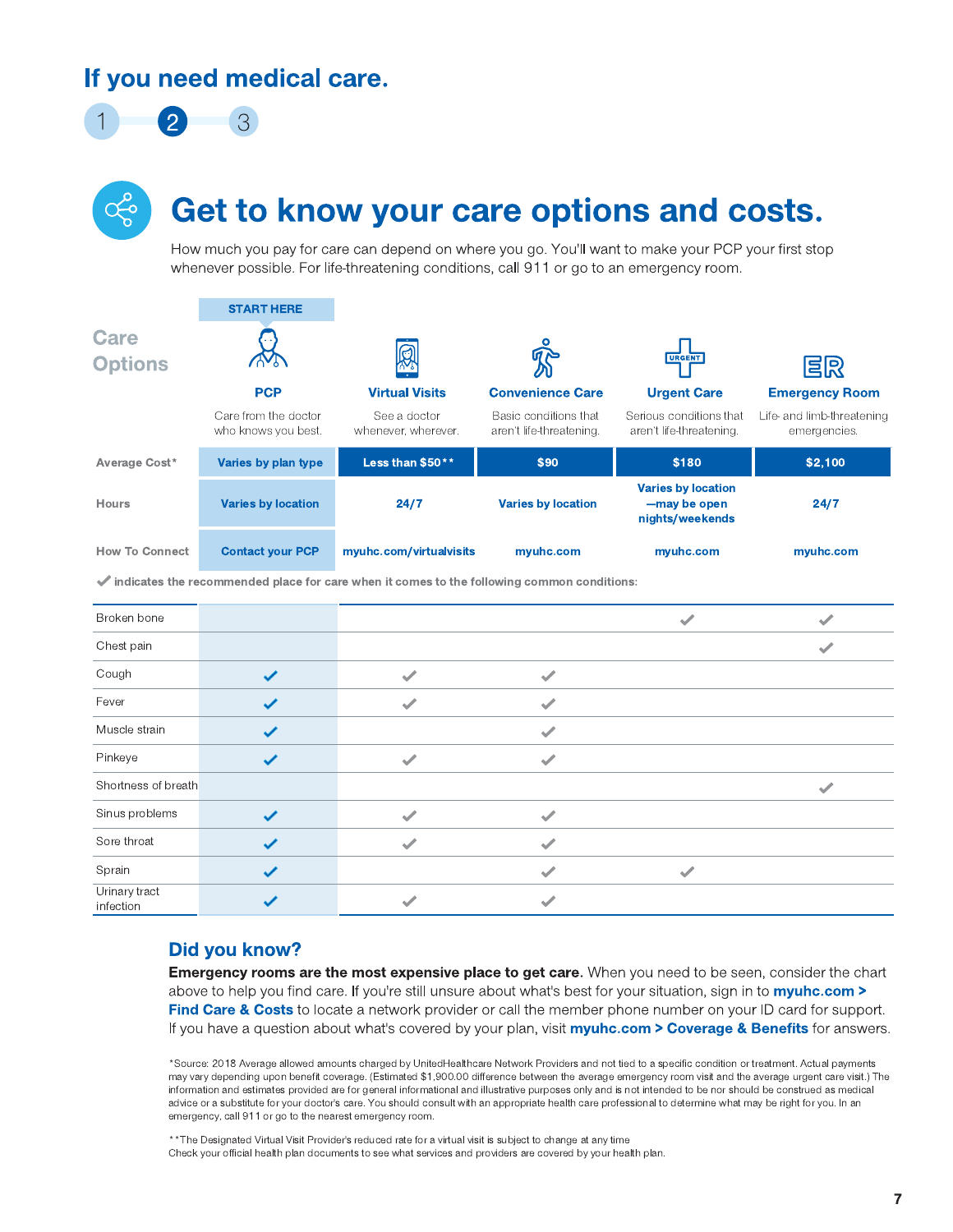# **Programs designed for better health.**

Once your health plan becomes active, you can choose to participate in the following programs. There's no additional  $\cos t$  to you  $-$  just the opportunity to get information and support. Find out more at myuhc.com.





### **Health and Wellness**

#### Your path to better health.

Sign up for Rally<sup>®</sup> on myuhc.com. It's a program to help you move more and eat better. It even rewards you for your progress. How it works:

- Take your health survey. It'll guide you with visual prompts. You'll receive your results as a "Rally Age" a number to help you assess your actual age compared to your health age based on your survey responses.
- Pick your focus. Get personalized activities and recommended missions or individual action plans based on your survey results. Missions provide activities to help improve or maintain your health. Choose ones that fit your lifestyle.
- Earn rewards. As you complete certain activities, you'll earn Rally coins. Use them to enter sweepstakes for chances to win prizes, get discounts, support charities or bid in auctions. The more you participate in Rally, the more coins you earn.

#### Support to help you lose weight and keep it off.

Whether you want to lose a lot of weight or just a few extra pounds, try Real Appeal<sup>®</sup>, \* an online weight loss program focused on making small changes to help you live a healthier life. It includes:

- . An online coach who leads group sessions and provides guidance tailored to your unique lifestyle.
- 24/7 online support and a mobile app to help set, track progress toward and reach your goals.
- . A success kit with scales, exercise tools, food guides and more delivered to your door.

\*The Real Appeal program is available at no additional cost to eligible members as part of your health plan. Access to Real Appeal not available in Hawaii.



### **Decision Support**

#### Have a health plan question?

We're here to help you find information and resources.

- Have questions about your benefits?
- Need help resolving a claim?
- Not sure where to go for care?
- Have questions about a recent screening or test?
- Can't find a doctor?

Contact us for help with a personal touch. Call the member phone number listed on your ID card or sign in to myuhc.com and click the Call or Chat button.

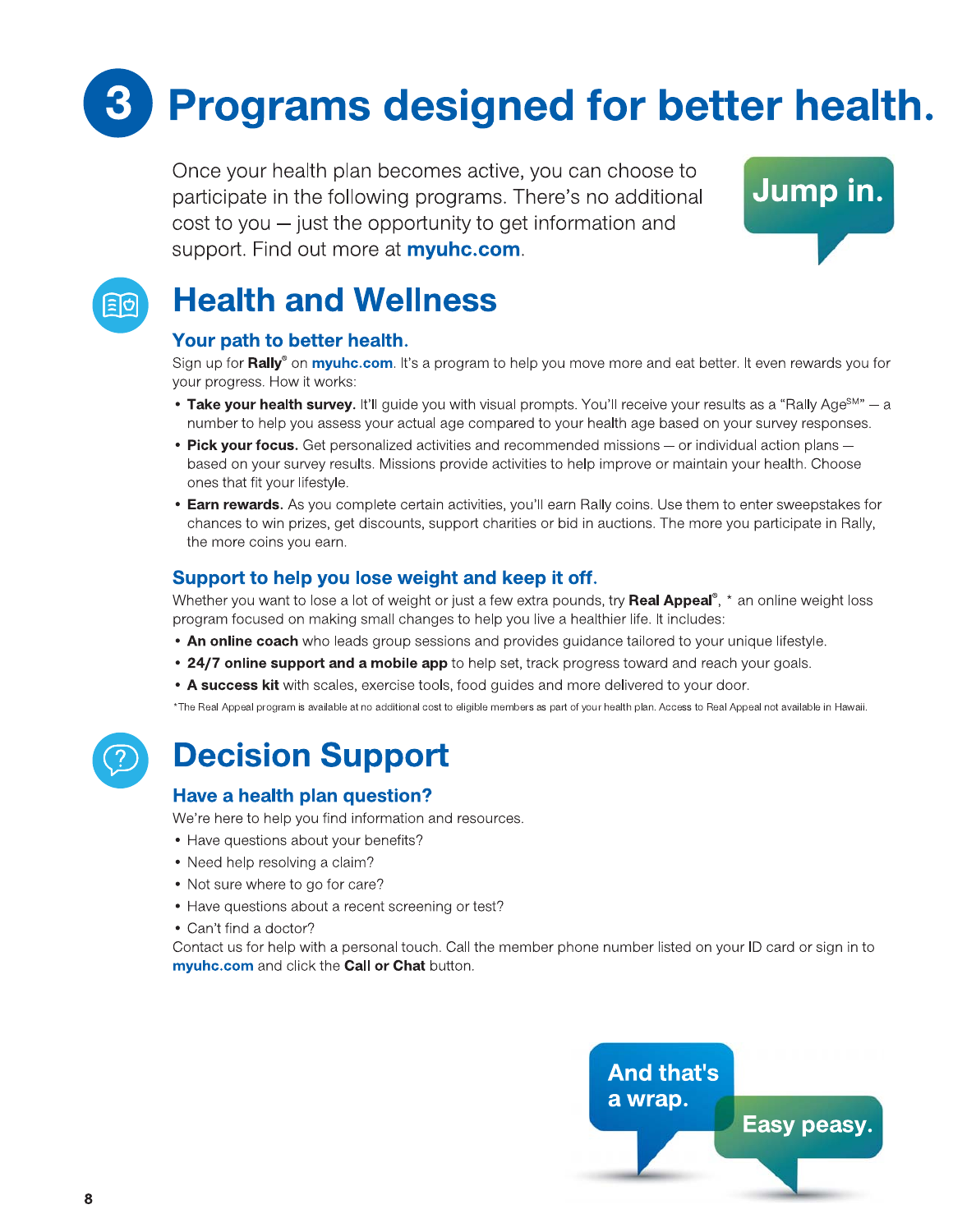#### We do not treat members differently because of sex, age, race, color, disability or national origin.

If you think you weren't treated fairly because of your sex, age, race, color, disability or national origin, you can send a complaint to the Civil Rights Coordinator:

**Mail:** UnitedHealthcare Civil Rights Grievance P.O. Box 30608

Salt Lake City, UT 84130

#### Online: UHC\_Civil\_Rights@uhc.com

You must send the complaint within 60 days of when you found out about it. A decision will be sent to you within 30 days. If you disagree with the decision, you have 15 days to ask us to look at it again. If you need help with your complaint, please call the toll-free member phone number listed on your ID card.

You can also file a complaint with the U.S. Dept. of Health and Human Services:

#### Online: https://ocrportal.hhs.gov/ocr/portal/lobby.jsf

Complaint forms are available at

http://www.hhs.gov/ocr/office/file/index.html.

#### Phone: Toll-free 1-800-368-1019, 1-800-537-7697 (TDD)

Mail: U.S. Dept. of Health and Human Services 200 Independence Avenue SW, Room 509F **HHH Building** Washington, DC 20201

We provide free services to help you communicate with us such as letters in other languages or large print. You can also ask for an interpreter. To ask for help, please call the toll-free member phone number listed on your health plan ID card.

ATENCIÓN: Si habla español (Spanish), hay servicios de asistencia de idiomas, sin cargo, a su disposición. Llame al número de teléfono gratuito que aparece en su tarjeta de identificación.

請注意:如果您說中文 (Chinese), 我們免費為您提供語言協 助服務。請撥打會員卡所列的免付費會員電話號碼。

XIN LƯU Ý: Nếu quý vị nói tiếng Việt (Vietnamese), quý vị sẽ được cung cấp dịch vụ trợ giúp về ngôn ngữ miễn phí. Vui lòng gọi số điện thoại miễn phí ở mặt sau thẻ hội viên của quý vị.

알림: 한국어(Korean)를 사용하시는 경우 언어 지원 서비스를 무료로 이용하실 수 있습니다. 귀하의 신분증 카드에 기재된 무료 회원 전화번호로 문의하口시오.

PAALALA: Kung nagsasalita ka ng Tagalog (Tagalog), may makukuha kang mga libreng serbisyo ng tulong sa wika. Pakitawagan ang toll-free na numero ng telepono na nasa iyong identification card.

ВНИМАНИЕ: бесплатные услуги перевода доступны для людей, чей родной язык является русский (Russian). Позвоните по бесплатному номеру телефона, указанному на вашей идентификационной карте.

قدع اس مل ات امدخ ن اف (Arabic) قيب رعل الشدحت ت نك اذا : ميبنت ين اجمل افت اهل اجق رب ل اصت ال الى جر و ع الخل ذح الله ةي الجمل الذي و غلل ا في تصاخل في عتل تقاطب على جردمل

ATANSYON: Si w pale Kreyòl ayisyen (Haitian Creole), ou kapab benefisye sèvis ki gratis pou ede w nan lang pa w. Tanpri rele nimewo gratis ki sou kat idantifikasyon w.

ATTENTION : Si vous parlez français (French), des services d'aide linguistique vous sont proposés gratuitement. Veuillez appeler le numéro de téléphone gratuit figurant sur votre carte d'identification.

UWAGA: Jeżeli mówisz po polsku (Polish), udostępniliśmy darmowe usługi tłumacza. Prosimy zadzwonić pod bezpłatny numer telefonu podany na karcie identyfikacyjnej.

ATENÇÃO: Se você fala português (Portuguese), contate o serviço de assistência de idiomas gratuito. Ligue gratuitamente para o número encontrado no seu cartão de identificação. ACHTUNG: Falls Sie Deutsch (German) sprechen, stehen Ihnen kostenlos sprachliche Hilfsdienstleistungen zur Verfügung. Bitte rufen Sie die gebührenfreie Rufnummer auf der Rückseite Ihres Mitgliedsausweises an.

توجه: اگر زبان شما فارسی (**Farsi)** است، خدمات امداد زبانی به طور رایگان در اختیار شما می باشد. لطفا با شماره تلفن رایگانی که روی کارت شناسایی شما قید شده تماس بگیر پد.

#### ध़यान दें: यद िआप हदिौ (Hindi) बोलते है, आपको भाषा सहायता सेबाएं, न:शिलक उपलबध हैं। कृपया अपने पहचान पतर पर सूचीबद्ध टोल-फरी फोन नंबर पर कॉल करें।

DÍÍ BAA'ÁKONÍNÍZIN: Diné (Navajo) bizaad bee yániłti'go, saad bee áka'anída'awo'ígíí, t'áá jíík'eh, bee ná'ahóót'i'. T'áá shoodí ninaaltsoos nitl'izí bee nééhozinígií bine'déé' t'áá jiík'ehgo béésh bee hane'i biká'ígíi bee hodíilnih.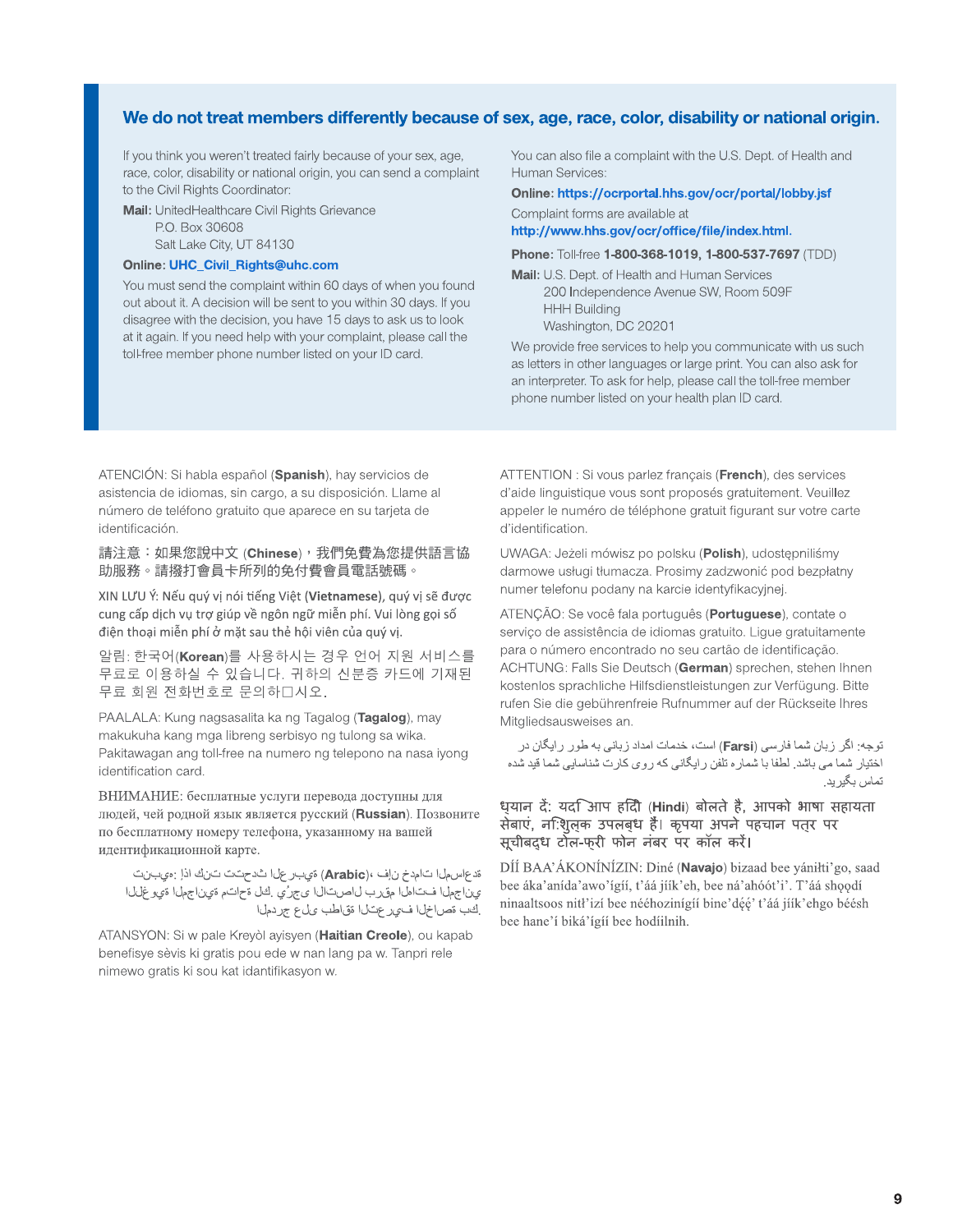| 70 | <b>Notes</b> |
|----|--------------|
|----|--------------|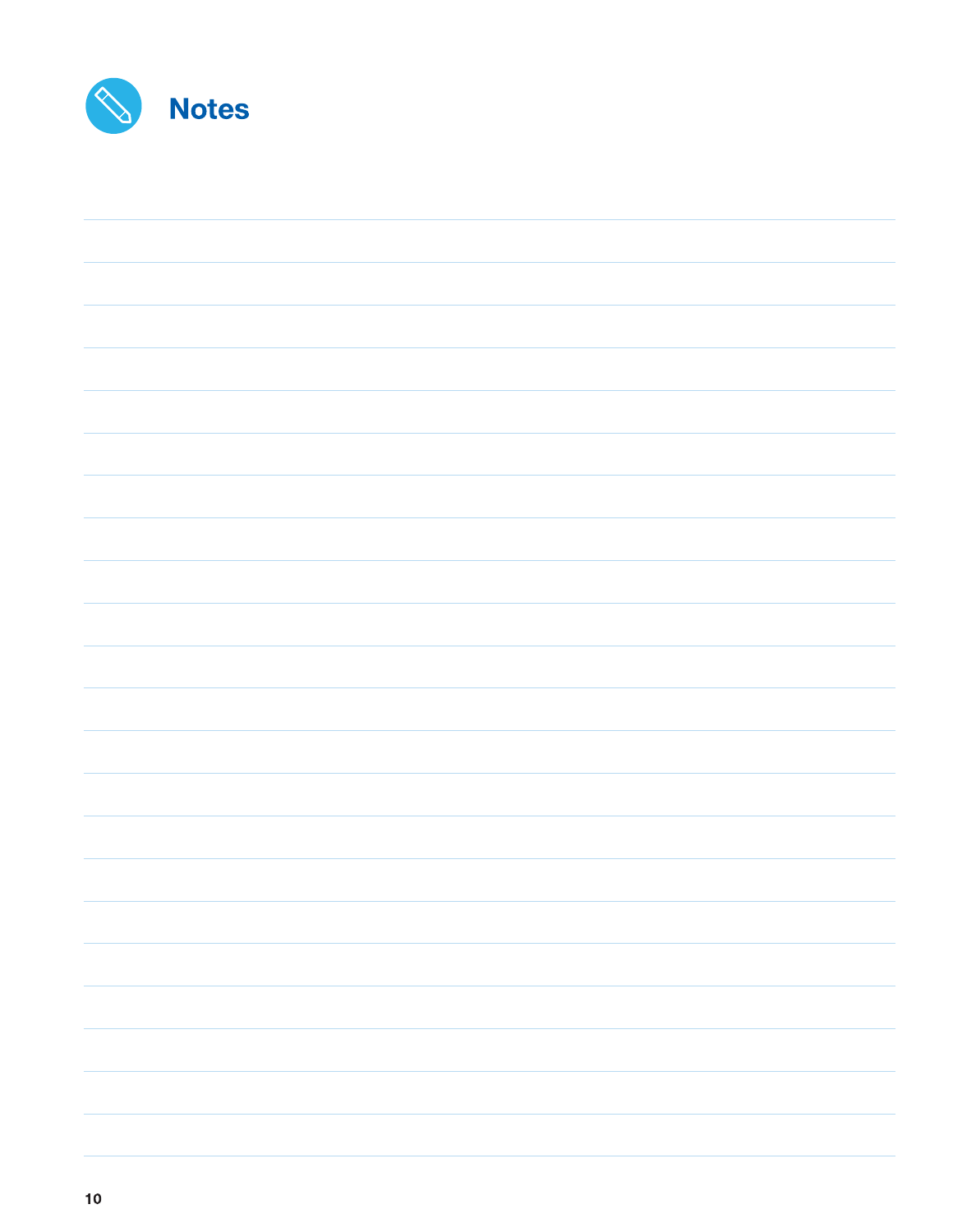| 70 | <b>Notes</b> |
|----|--------------|
|----|--------------|